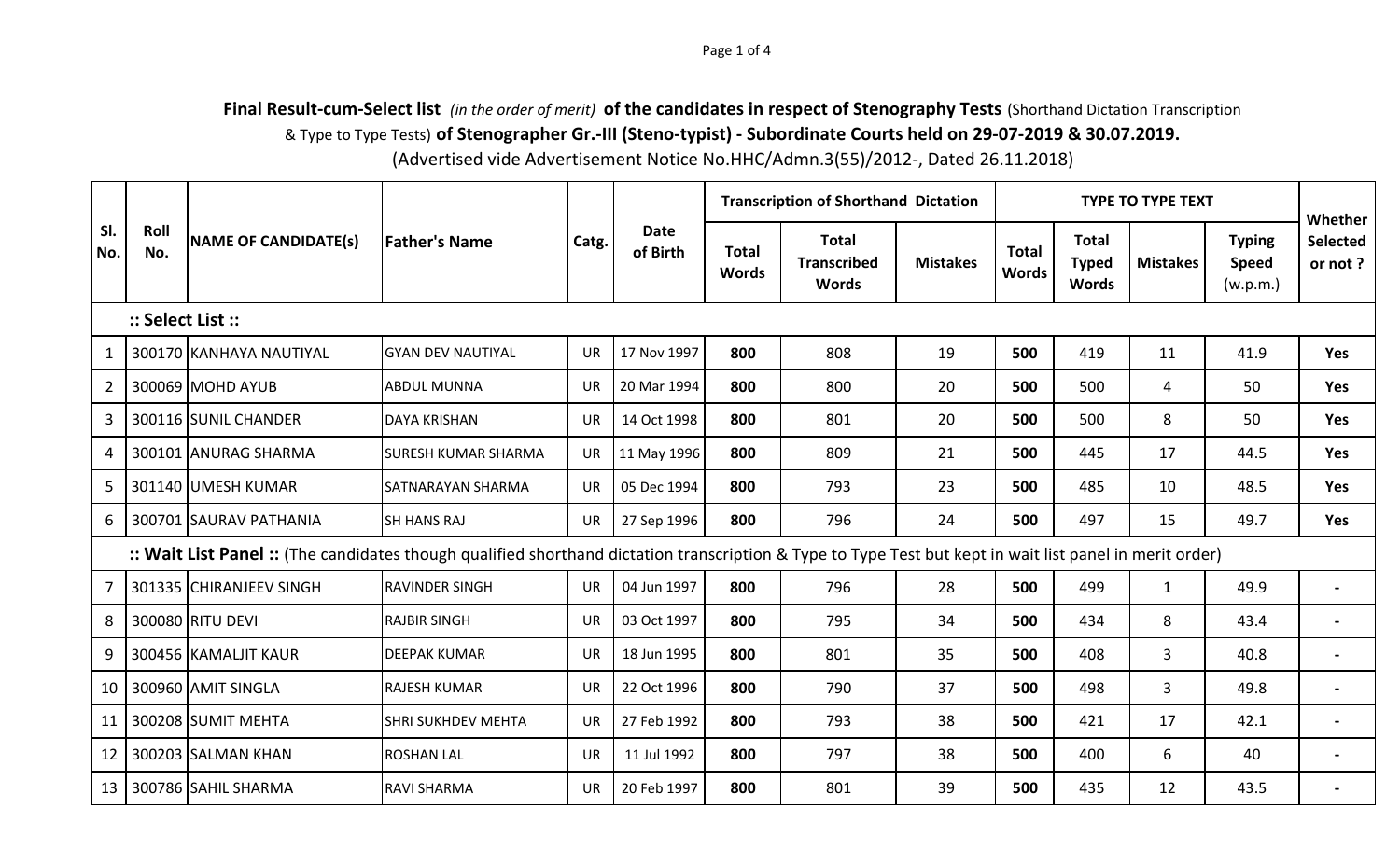|            | Roll<br>No. | <b>NAME OF CANDIDATE(s)</b> | <b>Father's Name</b>       |           | Date<br>of Birth |                              | <b>Transcription of Shorthand Dictation</b>        |                 |                              | <b>TYPE TO TYPE TEXT</b>                     | Whether         |                                           |                     |
|------------|-------------|-----------------------------|----------------------------|-----------|------------------|------------------------------|----------------------------------------------------|-----------------|------------------------------|----------------------------------------------|-----------------|-------------------------------------------|---------------------|
| SI.<br>No. |             |                             |                            | Catg.     |                  | <b>Total</b><br><b>Words</b> | <b>Total</b><br><b>Transcribed</b><br><b>Words</b> | <b>Mistakes</b> | <b>Total</b><br><b>Words</b> | <b>Total</b><br><b>Typed</b><br><b>Words</b> | <b>Mistakes</b> | <b>Typing</b><br><b>Speed</b><br>(w.p.m.) | Selected<br>or not? |
| 14         |             | 300986 CHETAN THAKUR        | <b>BALBIR SINGH THAKUR</b> | <b>UR</b> | 15 Feb 1994      | 800                          | 789                                                | 40              | 500                          | 403                                          | 22              | 40.3                                      | $\blacksquare$      |
| 15         |             | 300544 AMIT SINGH           | <b>SAWARN SINGH</b>        | <b>UR</b> | 22 Oct 1995      | 800                          | 794                                                | 40              | 500                          | 414                                          | $\overline{2}$  | 41.4                                      | $\blacksquare$      |
| 16         |             | 300030 ARUN KUMAR           | <b>ISHVER SINGH GUPTA</b>  | <b>UR</b> | 21 Aug 1974      | 800                          | 771                                                | 41              | 500                          | 460                                          | 9               | 46                                        | $\blacksquare$      |
| 17         |             | 300324 RAJENDER             | <b>BHAJNA SINGH</b>        | <b>UR</b> | 25 Jul 1993      | 800                          | 791                                                | 41              | 500                          | 500                                          | 18              | 50                                        | $\blacksquare$      |
| 18         |             | 301234 MUNISH THAKUR        | <b>GOVIND RAM</b>          | <b>UR</b> | 14 Mar 1997      | 800                          | 798                                                | 42              | 500                          | 487                                          | 16              | 48.7                                      | $\blacksquare$      |
| 19         |             | 301058 GAURAV               | <b>JAGMOHAN</b>            | <b>UR</b> | 02 Jul 1995      | 800                          | 785                                                | 47              | 500                          | 495                                          | 5               | 49.5                                      | $\blacksquare$      |
| 20         |             | 300063 DIVYA SHANKAR        | <b>GOPAL DASS</b>          | <b>UR</b> | 15 Aug 1995      | 800                          | 830                                                | 47              | 500                          | 499                                          | 3               | 49.9                                      | $\blacksquare$      |
| 21         |             | 301191 SOMNATH              | NARESH KUMAR SHARMA        | <b>UR</b> | 05 Sep 1994      | 800                          | 790                                                | 48              | 500                          | 492                                          | $\overline{7}$  | 49.2                                      | $\blacksquare$      |
| 22         | 300027 ASHA |                             | <b>SEWAK RAM</b>           | <b>UR</b> | 13 Jul 1983      | 800                          | 802                                                | 49              | 500                          | 438                                          | 41              | 43.8                                      | $\blacksquare$      |
| 23         |             | 300112 ANCHAL               | <b>VINOD KUMAR</b>         | <b>UR</b> | 21 Nov 1993      | 800                          | 801                                                | 49              | 500                          | 500                                          | 10              | 50                                        | $\blacksquare$      |
| 24         |             | 300961 AMIT KUMAR           | <b>SURAT SINGH</b>         | <b>UR</b> | 27 Jan 1994      | 800                          | 788                                                | 50              | 500                          | 416                                          | 21              | 41.6                                      | $\blacksquare$      |
| 25         |             | 300989 JITENDER             | <b>GURU PARSAD</b>         | <b>UR</b> | 09 Feb 1994      | 800                          | 790                                                | 50              | 500                          | 497                                          | $\overline{4}$  | 49.7                                      | $\blacksquare$      |
| 26         |             | 300276 NAVEEN               | <b>SANJAY KUMAR</b>        | <b>UR</b> | 29 Jul 1994      | 800                          | 801                                                | 50              | 500                          | 435                                          | 28              | 43.5                                      | $\blacksquare$      |
| 27         |             | 301300 MOHIT KUMAR          | <b>VINOD KUMAR</b>         | UR        | 06 Aug 1996      | 800                          | 788                                                | 51              | 500                          | 500                                          | 6               | 50                                        | $\blacksquare$      |
| 28         |             | 300114 VISHAVPREET          | JAI SINGH TANWAR           | <b>UR</b> | 07 Jan 1995      | 800                          | 791                                                | 52              | 500                          | 421                                          | 9               | 42.1                                      | $\blacksquare$      |
| 29         |             | 300168 ABHISHEK             | <b>JOGINDER SINGH</b>      | OBC.      | 10 Mar 1991      | 800                          | 800                                                | 56              | 500                          | 415                                          | 5               | 41.5                                      | $\blacksquare$      |
| 30         |             | 300735 RANJANA              | <b>MAST RAM</b>            | <b>UR</b> | 23 Jan 1995      | 800                          | 795                                                | 57              | 500                          | 445                                          | 18              | 44.5                                      | $\blacksquare$      |
| 31         |             | 300003 VARINDER KUMAR       | <b>SOM NATH</b>            | <b>UR</b> | 11 Jan 1987      | 800                          | 781                                                | 58              | 500                          | 437                                          | 19              | 43.7                                      |                     |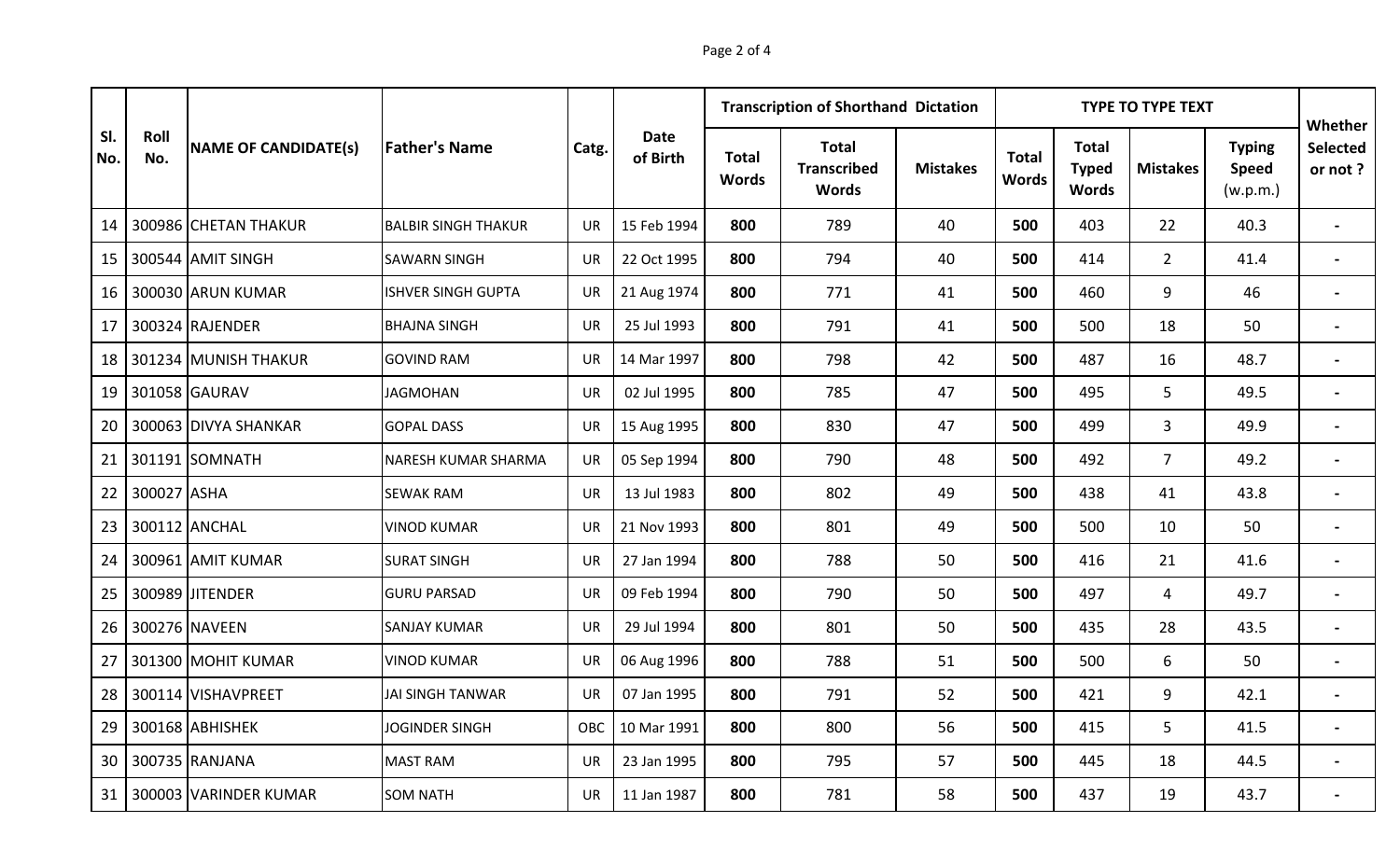|                 |               | <b>NAME OF CANDIDATE(s)</b> | <b>Father's Name</b>    |           | Date<br>of Birth |                              | <b>Transcription of Shorthand Dictation</b>        |                 |                              | <b>TYPE TO TYPE TEXT</b>                     | Whether         |                                           |                     |
|-----------------|---------------|-----------------------------|-------------------------|-----------|------------------|------------------------------|----------------------------------------------------|-----------------|------------------------------|----------------------------------------------|-----------------|-------------------------------------------|---------------------|
| SI.<br>No.      | Roll<br>No.   |                             |                         | Catg.     |                  | <b>Total</b><br><b>Words</b> | <b>Total</b><br><b>Transcribed</b><br><b>Words</b> | <b>Mistakes</b> | <b>Total</b><br><b>Words</b> | <b>Total</b><br><b>Typed</b><br><b>Words</b> | <b>Mistakes</b> | <b>Typing</b><br><b>Speed</b><br>(w.p.m.) | Selected<br>or not? |
| 32 <sup>2</sup> |               | 300285 SATISH KHURANA       | <b>KRISHAN LAL</b>      | <b>UR</b> | 03 Dec 1984      | 800                          | 816                                                | 59              | 500                          | 495                                          | 6               | 49.5                                      | $\blacksquare$      |
| 33              |               | 300789 TARUN SHARMA         | <b>RAVI SHARMA</b>      | <b>UR</b> | 10 Aug 1994      | 800                          | 781                                                | 59              | 500                          | 497                                          | $\overline{2}$  | 49.7                                      | $\blacksquare$      |
| 34              |               | 301337 SONIA VERMA          | <b>SATYWAN</b>          | <b>UR</b> | 01 Apr 1996      | 800                          | 790                                                | 59              | 500                          | 485                                          | 4               | 48.5                                      | $\blacksquare$      |
| 35              | 301153 KARTIK |                             | LT SH NAND KISHOR       | <b>UR</b> | 13 Dec 1998      | 800                          | 801                                                | 59              | 500                          | 421                                          | 8               | 42.1                                      | $\blacksquare$      |
| 36              | 300139 RAVI   |                             | <b>ROSHAN LAL</b>       | <b>SC</b> | 10 Dec 1995      | 800                          | 808                                                | 60              | 500                          | 439                                          | 10              | 43.9                                      | $\blacksquare$      |
| 37              |               | 300341 JITESH LAL           | <b>JAWAHAR LAL</b>      | <b>UR</b> | 21 Dec 1994      | 800                          | 785                                                | 61              | 500                          | 483                                          | $\overline{7}$  | 48.3                                      | $\blacksquare$      |
| 38              |               | 300732 HARPREET KAUR        | <b>RAJINDER SINGH</b>   | <b>UR</b> | 22 Apr 1995      | 800                          | 790                                                | 63              | 500                          | 433                                          | 11              | 43.3                                      | $\blacksquare$      |
| 39              |               | 300113 SABINA               | <b>MAJID</b>            | <b>UR</b> | 03 Jul 1988      | 800                          | 792                                                | 64              | 500                          | 499                                          | 10              | 49.9                                      | $\blacksquare$      |
| 40              |               | 301163 VIPUL SINGH RAWAT    | PRAMOD SINGH RAWAT      | <b>UR</b> | 15 Mar 1997      | 800                          | 783                                                | 65              | 500                          | 468                                          | $\overline{4}$  | 46.8                                      | $\blacksquare$      |
| 41              | 301061 VISHAL |                             | <b>ASHOK KUMAR</b>      | <b>UR</b> | 12 Sep 1997      | 800                          | 780                                                | 67              | 500                          | 472                                          | 4               | 47.2                                      | $\blacksquare$      |
| 42              |               | 301158 PRIYA GUPTA          | <b>CHUNNI LAL GUPTA</b> | <b>UR</b> | 18 May 1997      | 800                          | 793                                                | 68              | 500                          | 446                                          | 15              | 44.6                                      | $\blacksquare$      |
| 43              |               | 300990 ANJALI SHARMA        | MEGHNATH SHARMA         | <b>UR</b> | 20 Jan 1996      | 800                          | 788                                                | 69              | 500                          | 437                                          | $\overline{4}$  | 43.7                                      | $\sim$              |
| 44              |               | 300017 PAVANA DEVI          | <b>PRAVEEN KUMAR</b>    | <b>UR</b> | 15 Apr 1992      | 800                          | 787                                                | 70              | 500                          | 421                                          | 25              | 42.1                                      | $\sim$              |
| 45              |               | 300782 AMIT PANWAR          | <b>JOT SINGH</b>        | <b>UR</b> | 06 Jun 1995      | 800                          | 780                                                | 70              | 500                          | 432                                          | 13              | 43.2                                      | $\blacksquare$      |
| 46              |               | 300656 MAHINDER NARWAL      | RAJENDER NARWAL         | <b>UR</b> | 07 Aug 1995      | 800                          | 803                                                | 70              | 500                          | 401                                          | 13              | 40.1                                      | $\blacksquare$      |
| 47              |               | 300299 ANURADHA             | <b>DEV RAJ</b>          | <b>SC</b> | 29 Sep 1996      | 800                          | 802                                                | 70              | 500                          | 504                                          | 19              | 50.4                                      | $\blacksquare$      |
| 48              |               | 300926 GURJEET SINGH        | <b>MALKEET SINGH</b>    | <b>UR</b> | 14 Oct 1996      | 800                          | 789                                                | 70              | 500                          | 450                                          | 6               | 45                                        | $\blacksquare$      |
| 49              |               | 300012 GULCHAMAN            | <b>MOHD NAZIR</b>       | <b>UR</b> | 02 Jun 1993      | 800                          | 790                                                | 71              | 500                          | 418                                          | 16              | 41.8                                      |                     |